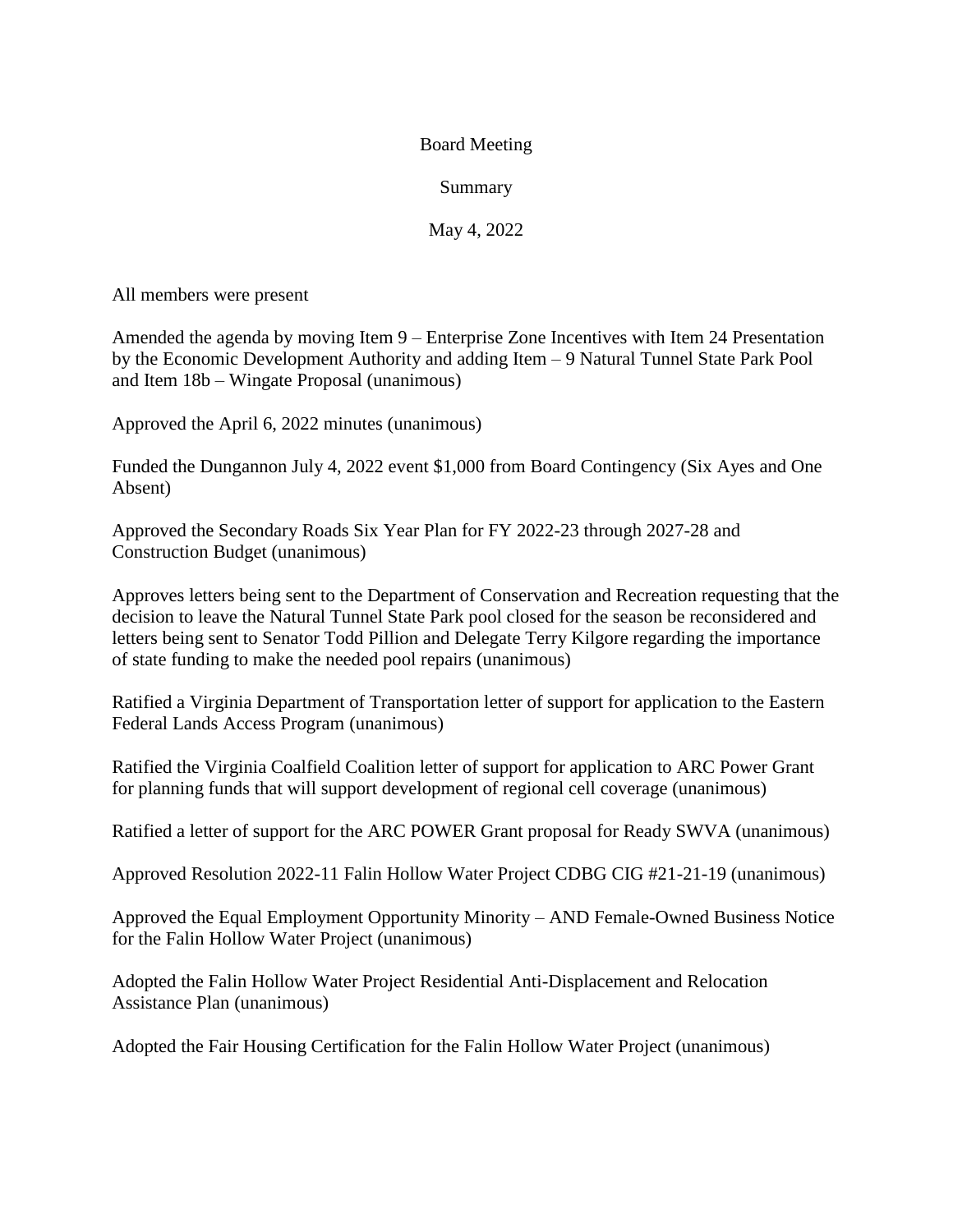Adopted Resolution 2022-12 appropriating Department of Housing and Community Development Block Grant funds to the construction of the Falin Hollow Water Project (unanimous)

Approved Section 3 Local Business and Employment Notice (unanimous)

Approved the Thomas Village Community Center agreement with Three Bells United Methodist Church (unanimous)

Approved purchasing a CODAN radio system with the American Rescue Plan Act Funds (unanimous)

Authorized the purchase of radio equipment with LandAir in the amount not to exceed \$501,025 with American Rescue Plan Act Funds (unanimous)

Authorized advertisement for a public hearing to amend the FY22 budget (unanimous)

Waived a building permit fee in the amount of \$107.10 for renovations to the extension office (unanimous)

Authorized Wingate Appraisal Service to send a notice to all citizens with information advising of the new deadline for appeals and disposing of applications to the Board of Equalization (unanimous)

Authorized advertisement for a public hearing on the possible adoption of an Ordinance to Set Deadline for Appeals and Disposing of Applications to Equalization Board (unanimous)

Appropriated \$1,470.16 to Commonwealth's Attorney

Appropriated \$1,286.50 to Circuit Court Clerk's Technology Trust Fund Capital Outlay/Office Equipment (unanimous)

Appropriated \$150.87 to E-911 Capital Outlay/Signage (unanimous)

Appropriated \$275.00 to Board of Supervisors Board of Supervisors Conferences (unanimous)

Transferred/Appropriated \$7,000 from General Fund to Sheriff's Fines and Fees Fund Capital Outlay (unanimous)

Transferred \$250 from Victim Witness/Training/Conferences to Office Supplies (unanimous)

Appointed Freda Starnes to serve on the Regional Improvement Commission

Approved Claims (unanimous)